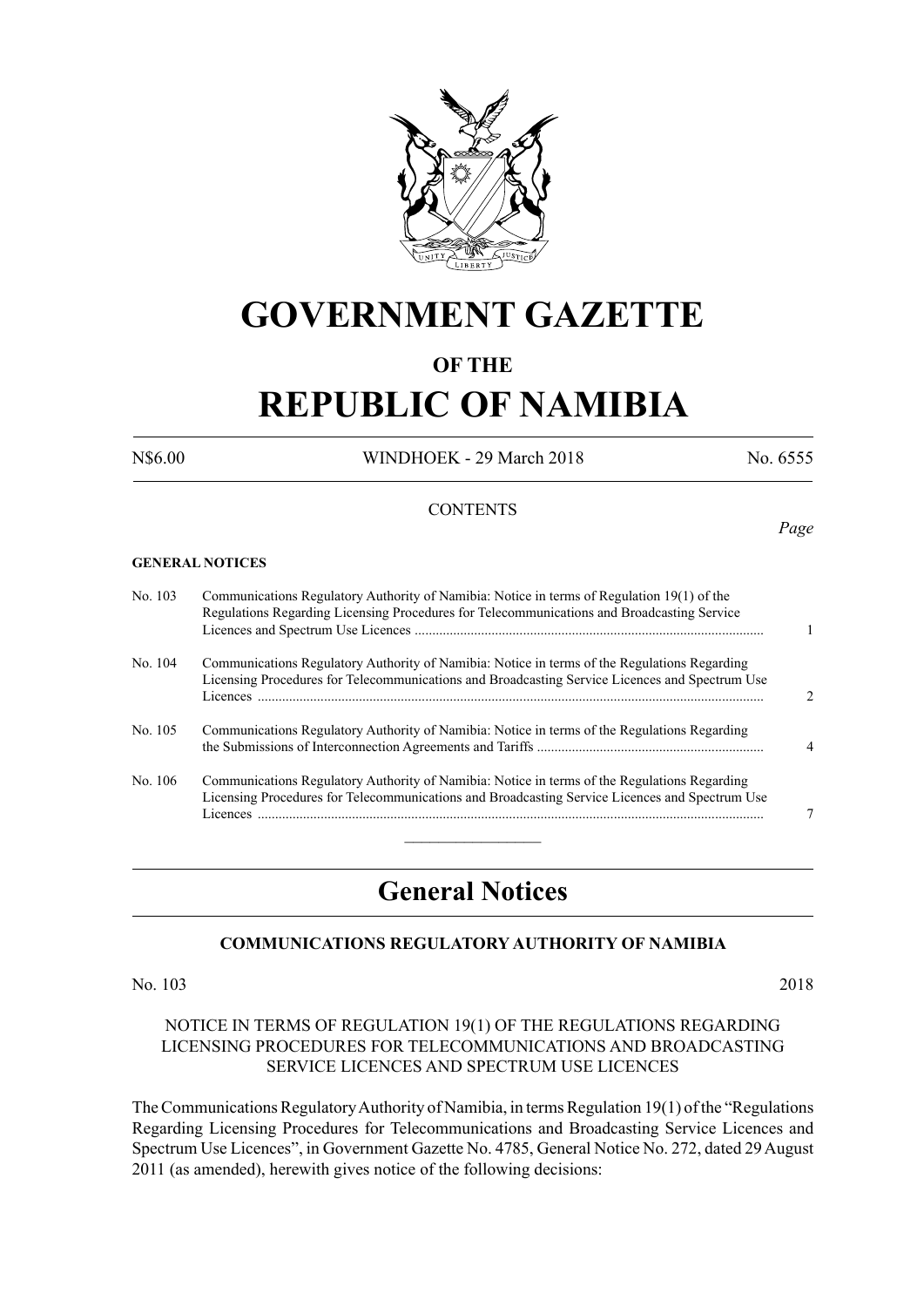#### **Applications to extend period of commencement of telecommunications services**

- 1. The Authority resolved to grant **Loc8 Mobile CC** an extension of eight (8) months, from 7 December 2017, to commence providing commercial telecommunications services in respect of its Class Comprehensive Telecommunications Service Licence (ECS & ECNS).
- 2. The Authority resolved to grant **Mantle Investment (Pty) Ltd** an extension of twelve (12) months, from 2 November 2017, to commence providing commercial telecommunications services in respect of its Class Comprehensive Telecommunications Service Licence (ECS & ECNS).

The full reasons for the decision can be requested from the Authority. Further, in terms of section 31 of the Communications Act, 2009 (Act No.8 of 2009), the Authority may, on its own motion or on a petition filed by an aggrieved party to any proceedings, reconsider any order or decision that it has made, within 90 days from the date of making that decision or issuing that order.

#### **F. KISHI CHAIRPERSON OF THE BOARD OF DIRECTORS COMMUNICATIONS REGULATORY AUTHORITY OF NAMIBIA**

#### **COMMUNICATIONS REGULATORY AUTHORITY OF NAMIBIA**

 $\overline{\phantom{a}}$  , where  $\overline{\phantom{a}}$ 

No. 104 2018

#### NOTICE IN TERMS OF THE REGULATIONS REGARDING LICENSING PROCEDURES FOR TELECOMMUNICATIONS AND BROADCASTING SERVICE LICENCES AND SPECTRUM USE LICENCES

The Communications Regulatory Authority of Namibia, in terms of regulations 11 of the Regulations Regarding Licensing Procedures for Telecommunications and Broadcasting Service Licences and Spectrum Use Licences, as published in Government Gazette No. 4785, General Notice No. 272, dated 29 August 2011 (as amended), herewith gives notice that the Applicants referred to in the tables below have submitted the following applications to the Authority: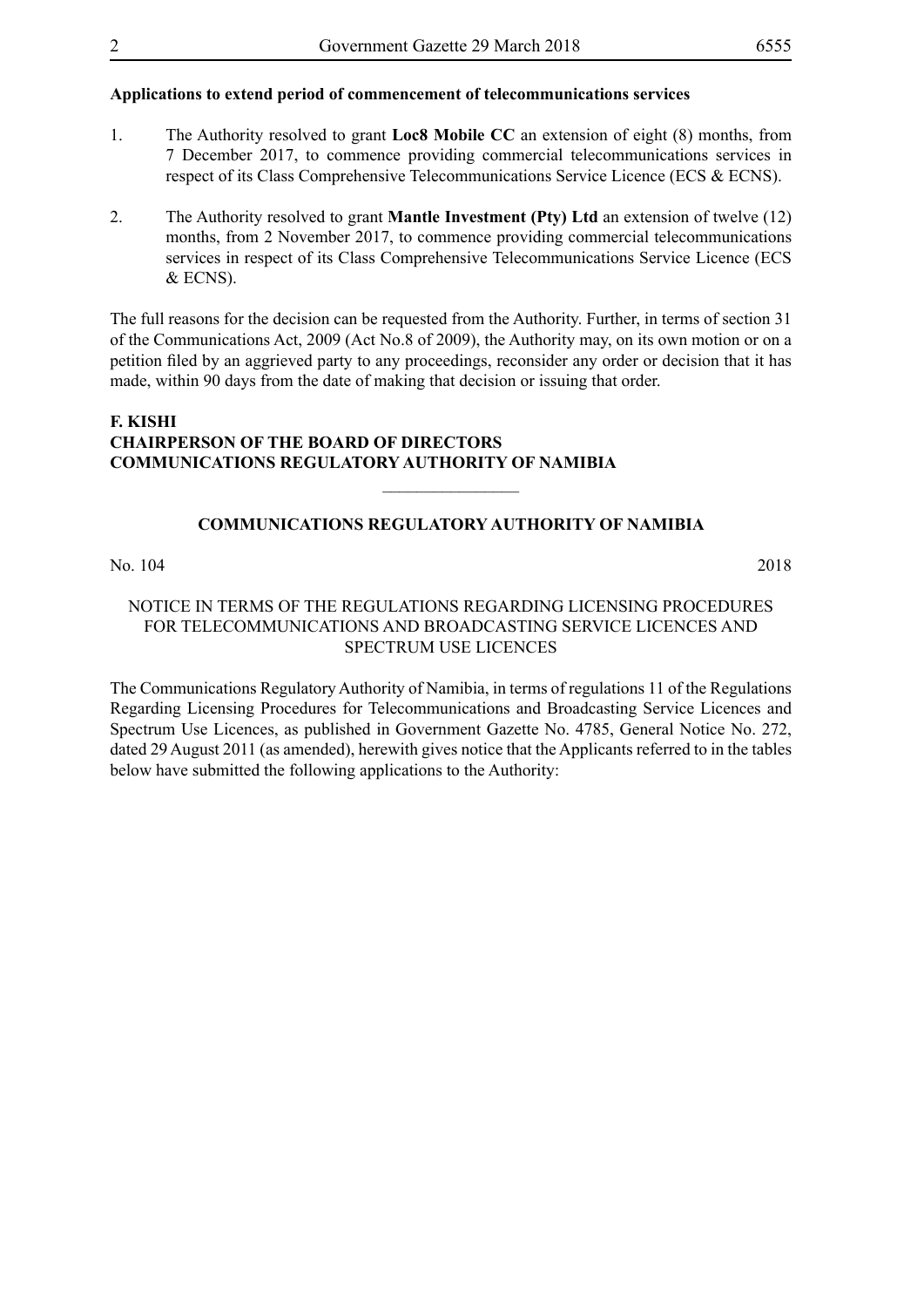|                                                                 | Fees Paid Up<br>Application<br>Submitted?<br>Proof of<br>Licence<br>to Date<br>of geographic<br>Description<br>coverage<br>area(s);<br>Services intended to be<br>Concise statement on<br>provided; | Yes<br>of Namibia<br>or any part<br>Republic<br>thereof<br>Electronic Communica-<br>tions |                                                  | <b>Proof of Licence</b><br>Description of geographic          |
|-----------------------------------------------------------------|-----------------------------------------------------------------------------------------------------------------------------------------------------------------------------------------------------|-------------------------------------------------------------------------------------------|--------------------------------------------------|---------------------------------------------------------------|
|                                                                 | telecommunication<br>provision of the<br>spectrum in the<br>Does applicant<br>intend to use<br>service?                                                                                             | $\frac{1}{2}$                                                                             |                                                  | Category of Class                                             |
|                                                                 | Category of Class<br>Telecommunica-<br>tions service<br>applied for;                                                                                                                                | Networks Service<br>Communications<br>Class Electronic<br>Licence                         |                                                  |                                                               |
| <b>Class Electronic Communications Networks Service Licence</b> | Companies controlled by<br>Citizens or Namibian<br>citizens or Namibian<br>Percentage of Stock<br>owned by Namibian<br>Namibian Citizens;                                                           | $100\%$                                                                                   | Class Networks Facilities Service Licence (ECNS) | Namihian Citizens or Namihian<br>Percentage of Stock owned by |
|                                                                 | incorporation;<br>Citizenship or<br>Applicant's<br>place of                                                                                                                                         | Namibian                                                                                  |                                                  | Citizenshin or<br>Applicant's                                 |
| $\mathbf{\hat{a}}$                                              | Applicant;                                                                                                                                                                                          | Corporation Limited<br>Namibia Water                                                      | $\widehat{\mathbf{e}}$                           |                                                               |

| Up to Date Submitted?<br><b>Application Fees Paid</b><br><b>Proof of Licence</b>                                                                     | Yes                                                                   |
|------------------------------------------------------------------------------------------------------------------------------------------------------|-----------------------------------------------------------------------|
| <b>Description of geographic</b><br>coverage area(s);                                                                                                | Class Network Facilities   Republic of Namibia or any<br>part thereof |
| l'elecommunications<br>service applied for;<br>Category of Class                                                                                     | Service Licence                                                       |
| Namibian Citizens:<br>Vamibian Citizens or Namibian<br>itizens or Namibian Companies<br>f Stock owned by<br>ontrolled by $\mathbb N$<br>Percentage o | $\%00$                                                                |
| itizenship or<br>ncorporation<br>Applicant's<br>place of                                                                                             | Vamibian                                                              |
| <b>Applicant;</b>                                                                                                                                    | Sat-Com (Pty) Ltd                                                     |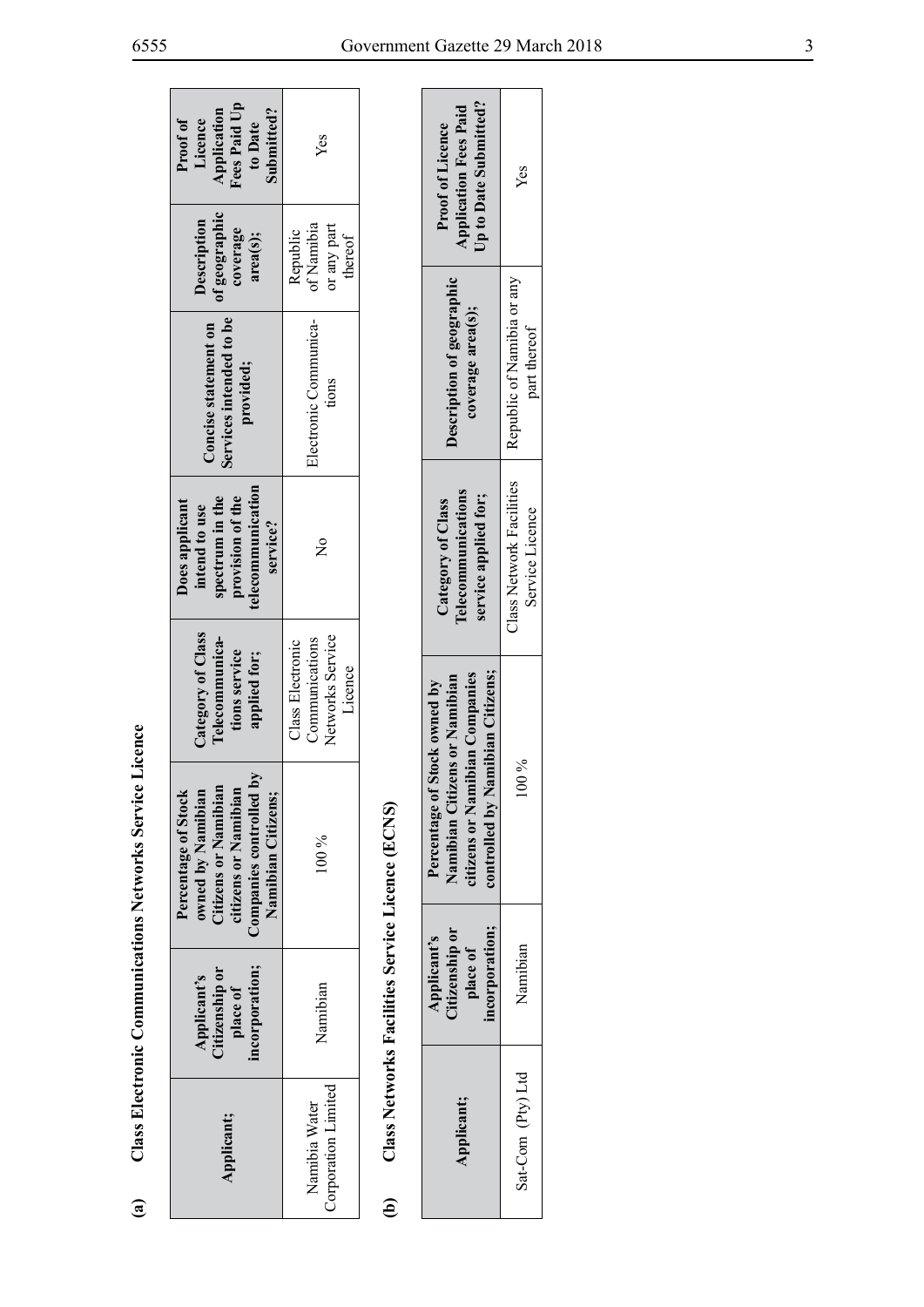The public may submit comments in writing to the Authority within a period of fourteen (14) days from the date of publication of this notice in the *Gazette.* 

The Applicants may submit written reply comments within fourteen (14) days from date of notification of the written public comments.

All written submissions must contain the name and contact details of the person making the written submissions and the name and contact details of the person for whom the written submission is made, if different, and be clear and concise.

All written submissions must be made either physically or electronically -

- (1) by hand to the head offices of the Authority at Communication House, 56 Robert Mugabe Avenue, Windhoek;
- (2) by post to the head offices of the Authority, Private Bag 13309, Windhoek 9000;
- (3) by electronic mail to  $\text{legal}(\omega)$ cran.na;
- (4) by facsimile to +264 61 222790; or
- (5) by fax to e-mail to 088642748.

#### **F.K. MBANDEKA CHIEF EXECUTIVE OFFICER COMMUNICATIONS REGULATORY AUTHORITY OF NAMIBIA**

#### **COMMUNICATIONS REGULATORY AUTHORITY OF NAMIBIA**

 $\overline{\phantom{a}}$  , where  $\overline{\phantom{a}}$ 

No. 105 2018

#### NOTICE IN TERMS OF THE REGULATIONS REGARDING THE SUBMISSIONS OF INTERCONNECTION AGREEMENTS AND TARIFFS

The Communications Regulatory Authority of Namibia, in terms of section 53(10) of the Communications Act, 2009 (Act No. 8 of 2009) read together with regulation 8(1) of the Regulations Regarding the Submission of Interconnection Agreements and Tariffs, published in Government Gazette No. 4714, General Notice No. 126, dated 18 May 2011, herewith gives notice that the following licensees have filed tariffs with the Authority:

- 1. **MWireless (Pty) Ltd**, as set out in **Schedule 1**.
- 2. **Paratus Telecommunications (Pty) Ltd**, as set out in **Schedule 2**.

Any person may examine copies of the tariffs at the head offices of the Authority during business hours and copies may be made on payment of a fee determined by the Authority. Copies of the tariffs can also be downloaded from the Authority's website, www.cran.na, free of charge.

The public may submit in writing to the Authority written comments within fourteen (14) days from the date of publication of this notice in the *Gazette*.

**MWireless (Pty) Ltd and Paratus Telecommunications (Pty) Ltd** may submit, in writing to the Authority, a response to any written comments within fourteen (14) days from the lapsing of the time to submit written submissions.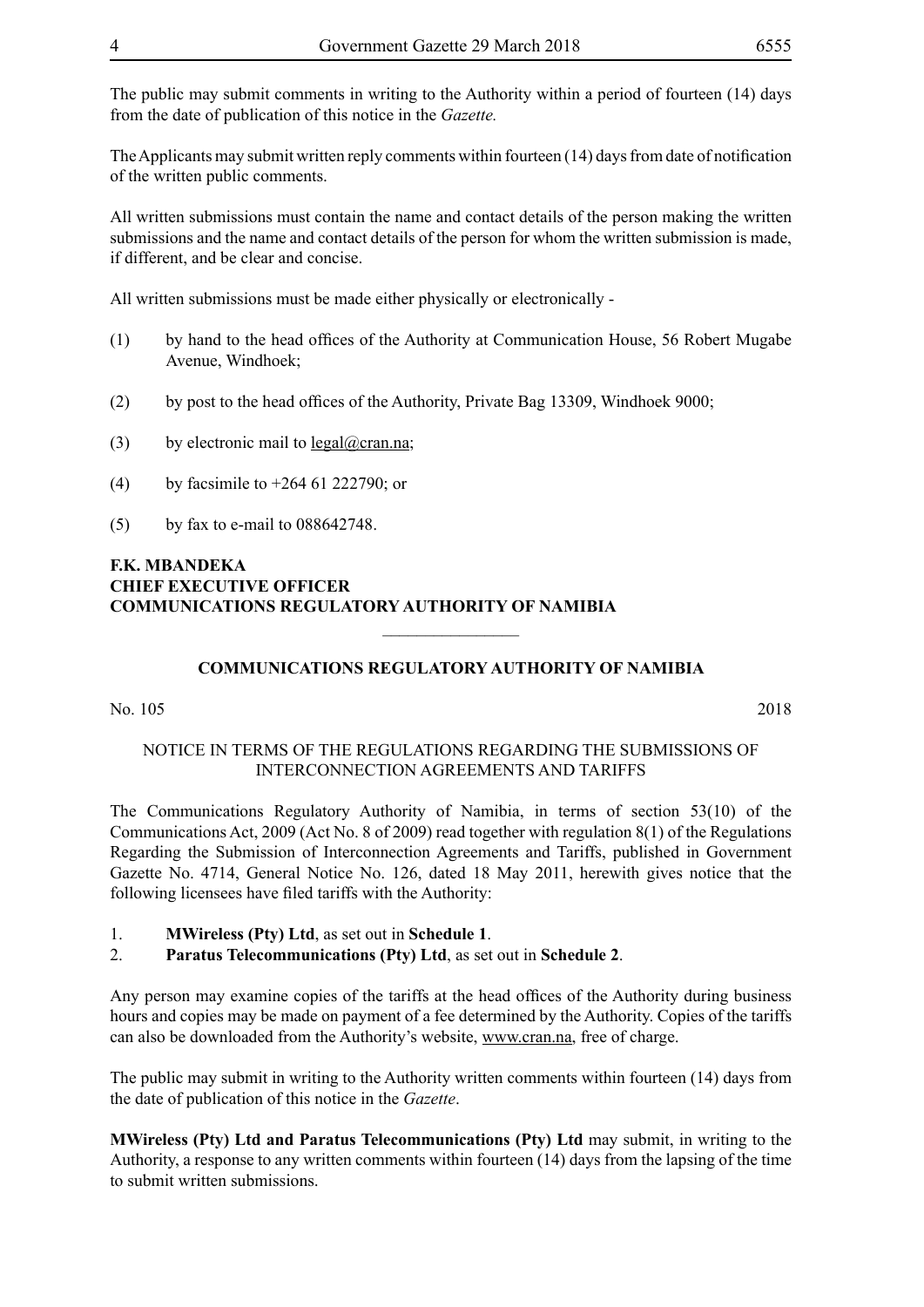All written submissions must contain the name and contact details of the person making the written submissions and the name and contact details of the person for whom the written submissions is made, if different and be clear and concise.

All written submissions and reply comments must be made either physically or electronically –

- (1) by hand to the head offices of the Authority, namely Communication House, 56 Robert Mugabe Avenue, Windhoek;
- (2) by post to the head offices of the Authority, namely Private Bag 13309, Windhoek 9000;
- (3) by electronic mail to the following address: legal@cran.na;
- (4) by facsimile to the following facsimile number: +264 61 222790; and
- (5) by fax to e-mail to: 0886550852.

#### **F.K. MBANDEKA CHIEF EXECUTIVE OFFICER COMMUNICATIONS REGULATORY AUTHORITY OF NAMIBIA**

#### **SCHEDULE 1**

#### **SUBMISSION OF PROPOSED TARIFFS BY MWIRELESS (PTY) LTD COMMUNICATIONS ACT, 2009**

The following are the proposed tariffs as submitted by African Online:

| <b>Jet Home</b>           | <b>Upload/Download</b> | Data Cap | Price        |
|---------------------------|------------------------|----------|--------------|
| Jet Home 1                | 1024/1024              | 20       | N\$ 649.00   |
| Jet Home 2                | 2048/2048              | 40       | N\$ 799.00   |
| Jet Home 5                | 5120/5120              | 100      | N\$ 1,199.00 |
| Jet Home 10               | 10240/10240            | 170      | N\$ 1,999.00 |
| <b>Jet Business</b>       | <b>Upload/Download</b> | Data Cap | Price        |
| Jet Business 3            | 3072/3072              | 75       | N\$ 1,049.00 |
| Jet Business 5            | 5120/5120              | 150      | N\$ 1,450.00 |
| Jet Business 10           | 10240/10240            | 250      | N\$ 2,399.00 |
| <b>Booster</b>            |                        |          |              |
| 10Gig Booster pack        |                        |          | N\$ 150.00   |
| 20Gig Booster pack        |                        |          | N\$ 250.00   |
| 50Gig Booster pack        |                        |          | N\$ 500.00   |
|                           |                        |          |              |
| <b>Business Broadband</b> | <b>Upload/Download</b> | Data Cap | Price        |
| Uncapped 2Mbps            | 2048/2048              |          | N\$ 1,499.00 |
| Uncapped 3Mbps            | 3072/3072              |          | N\$ 1,999.00 |
| Uncapped 4Mbps            | 4096/4096              |          | N\$ 2,499.00 |
| Uncapped 5Mbps            | 5120/5120              |          | N\$ 2,999.00 |
| Uncapped 10Mbps           | 10240/10240            |          | N\$4,999.00  |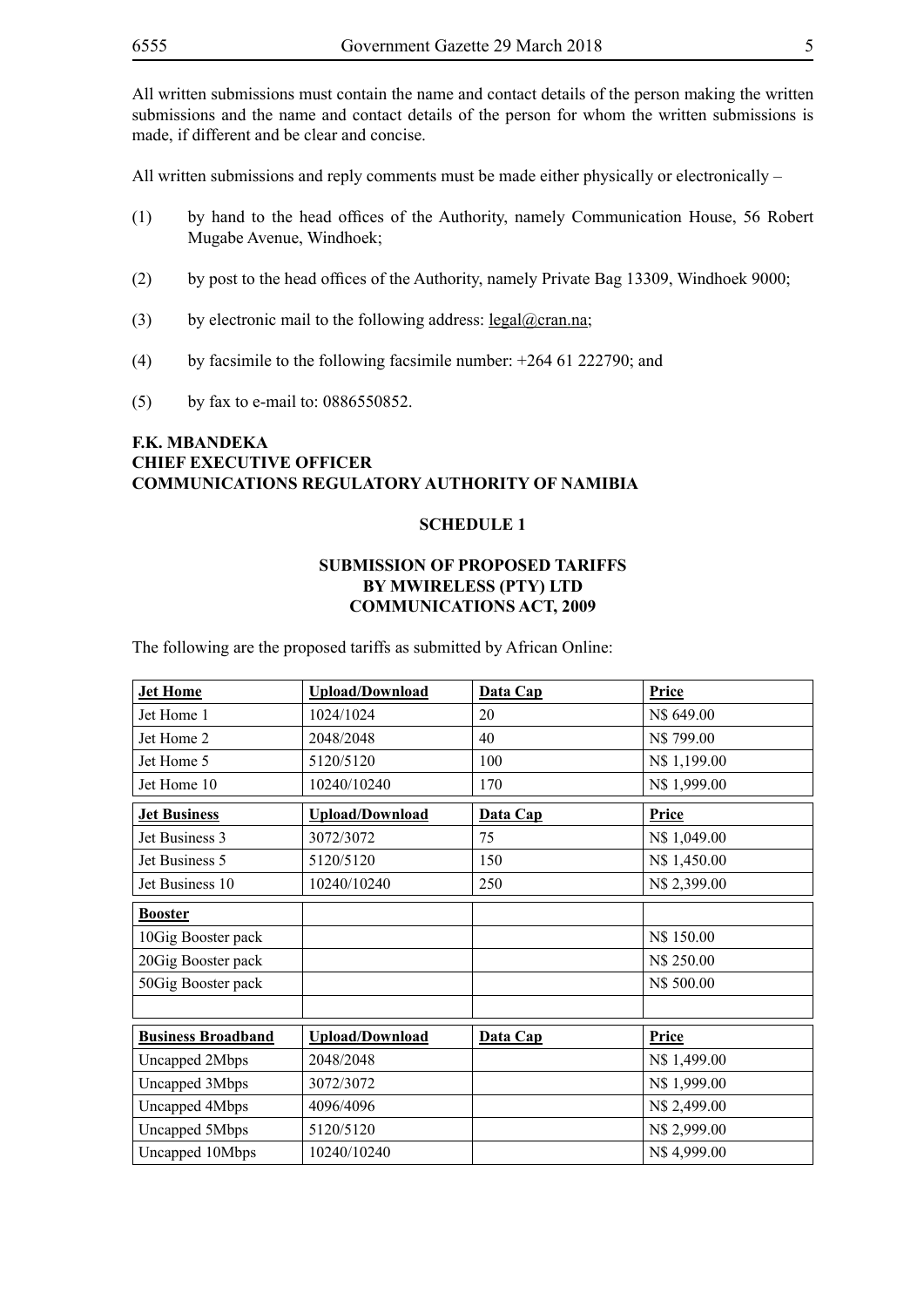| <b>Jet Express</b> | Upload/Download | Data Cap | <b>Price</b>  |
|--------------------|-----------------|----------|---------------|
| Jet Express 2      | 2048/2048       |          | N\$4,000.00   |
| Jet Express 5      | 5150/5150       |          | N\$ 9,000.00  |
| Jet Express 10     | 10240/10240     |          | N\$ 18,000.00 |
| Jet Express 25     | 25600/25600     |          | N\$ 39,000.00 |
| Jet Express 50     | 51200/51200     |          | N\$ 76,000.00 |

Please note that the full tariff submission including the terms and conditions and the remedies available to the consumers can be obtained from the Authority.

#### **SCHEDULE 2**

#### **SUBMISSION OF PROPOSED YUR SAT TARIFF PACKAGES BY PARATUS TELECOMMUNICATIONS (PTY) LTD COMMUNICATIONS ACT, 2009**

#### **OMAJOVA UNCAPPED**

| <b>Name</b>                | <b>Upload</b> | Download     | $U_{p}$<br>Content | Down<br><b>Content</b> | <b>CAP</b> limit | <b>Reseller</b><br>N\$ | Retail<br>N\$ |
|----------------------------|---------------|--------------|--------------------|------------------------|------------------|------------------------|---------------|
| Omajova bronze             | 256 kbs       | $1024$ kbps  | 5:1                | 25:1                   | Uncapped         | 1.090.00               | 1,235.00      |
| <b>Omajova Silver</b>      | 256 kbps      | $2048$ kbps  | 5:1                | 25:1                   | Uncapped         | 1,550.00               | 1,755.00      |
| Omajova<br><b>Namibia</b>  | 512 kbps      | 3072 kbps    | 5:1                | 25:1                   | Uncapped         | 2,630.00               | 2,990.00      |
| <b>Omajova Africa</b>      | 512 kbps      | 4096 kbps    | 5:1                | 25:1                   | Uncapped         | 3,090.00               | 3,745.00      |
| <b>Omajova Gold</b>        | $1024$ kbps   | $10240$ kbps | 5:1                | 25:1                   | Uncapped         | 7,100.00               | 8,600.00      |
| Omajova<br><b>Platinum</b> | $1024$ kbps   | $10240$ kbps | 3:1                | 25:1                   | Uncapped         | 8,770.00               | 10,620.00     |

#### **OMAJOVA CAPPED**

| <b>Name</b>   | <b>Upload</b> | <b>Download</b> | U <sub>p</sub><br>Content | Down<br>Content | <b>CAP</b> limit | Reseller<br>N\$ | Retail<br>N\$ |
|---------------|---------------|-----------------|---------------------------|-----------------|------------------|-----------------|---------------|
| Omajova 10    | 1024 kbs      | 6144 kbps       | 5:1                       | 10:1            | 10GB             | 855.00          | 952.00        |
| Omajova 20    | 1024 kbs      | 6144 kbps       | 5:1                       | 10:1            | 20GB             | 1,626.38        | 1,808.00      |
| Omajova 30    | 1024 kbs      | 6144 kbps       | 5:1                       | 10:1            | 30GB             | 2,362.53        | 2,626.00      |
| Omajova 50    | 1024 kbs      | 6144 kbps       | 5:1                       | 10:1            | 50GB             | 3,851.95        | 4,280.00      |
| Omajova 80    | $1024$ kbps   | 6144 kbps       | 5:1                       | 10:1            | 80GB             | 6,163.11        | 6,848.00      |
| Top-Up per GB |               |                 |                           |                 |                  | 90.00           | 100.00        |

#### **PAY AS YOU GO**

| Name                                          | Upload | Download | Up<br>Content   Content | Down | $CAP$ limit | <b>Reseller</b><br>N\$ | Retail<br>N\$ |
|-----------------------------------------------|--------|----------|-------------------------|------|-------------|------------------------|---------------|
| Omajova P-A-Y-G   1024 kbs   10240 kbps   5:1 |        |          |                         | 25:1 |             | 112.50                 | 125.00        |

#### **PARATUS VSAT BUSINESS UNCAPPED**

| <b>Name</b>           | Any Speeds in 64kbps<br>steps | U <sub>p</sub><br>Content | Down<br>Content | <b>CAP</b> limit    | <b>Reseller</b><br>N\$ | Retail<br>N\$ |
|-----------------------|-------------------------------|---------------------------|-----------------|---------------------|------------------------|---------------|
| <b>Paratus Gold</b>   | Per 64kbps Simplex            | 1:1                       | 1:1             | Uncapped $ 619.59$  |                        | 688.44        |
| <b>Paratus Silver</b> | Per 64kbps Simplex            | 1:3                       | 1:3             | Uncapped $ 509.63$  |                        | 566.25        |
| <b>Paratus Bronze</b> | Per 64kbps Simplex            | 1:5                       | 1:10            | Uncapped   $177.19$ |                        | 196.88        |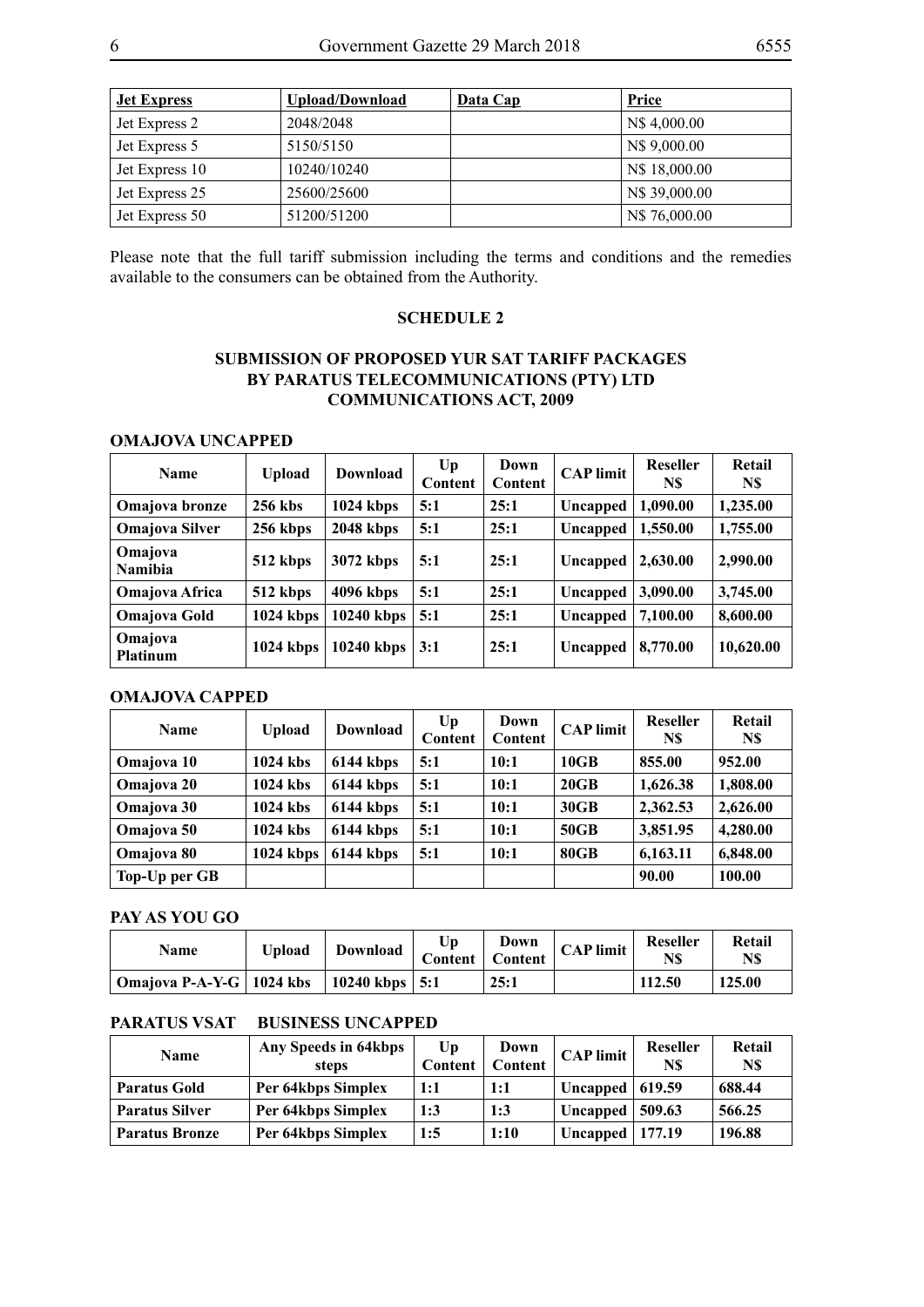| <b>Once Off Costing Options</b>                 | Retail              |
|-------------------------------------------------|---------------------|
| <b>Yealink cordless phone</b>                   | <b>NS 1,386.00</b>  |
| <b>Wireless Access Point</b>                    | N\$ 1,320.00        |
| Hardware Option 1 (1.2m dish, X1 modem, 3W BUC) | N\$ 13,100.00       |
| Travel (per Km cost)                            | <b>NS 6.00</b>      |
| <b>Installation fee</b>                         | <b>N\$ 1,500.00</b> |

#### **Terms:**

Prices are quoted in Namibian Dollars.

Pricing is based on a 12 month contract and excludes 15% VAT.

The cost of accommodation is excluded from the pricing.

Pricing only includes the wall mount kit and additional work and material will be charged separately.  $\frac{1}{2}$ 

#### **COMMUNICATIONS REGULATORY AUTHORITY OF NAMIBIA**

#### No. 106 2018

#### NOTICE IN TERMS OF THE REGULATIONS REGARDING LICENSING PROCEDURES FOR TELECOMMUNICATIONS AND BROADCASTING SERVICE LICENCES AND SPECTRUM USE LICENCES

The Communications Regulatory Authority of Namibia, in terms of regulations 11 of the Regulations Regarding Licensing Procedures for Telecommunications and Broadcasting Service Licences and Spectrum Use Licences, as published in Government Gazette No. 4785, General Notice No. 272, dated 29 August 2011 (as amended), herewith gives notice that the Applicants referred to in the tables below have submitted the following applications to the Authority: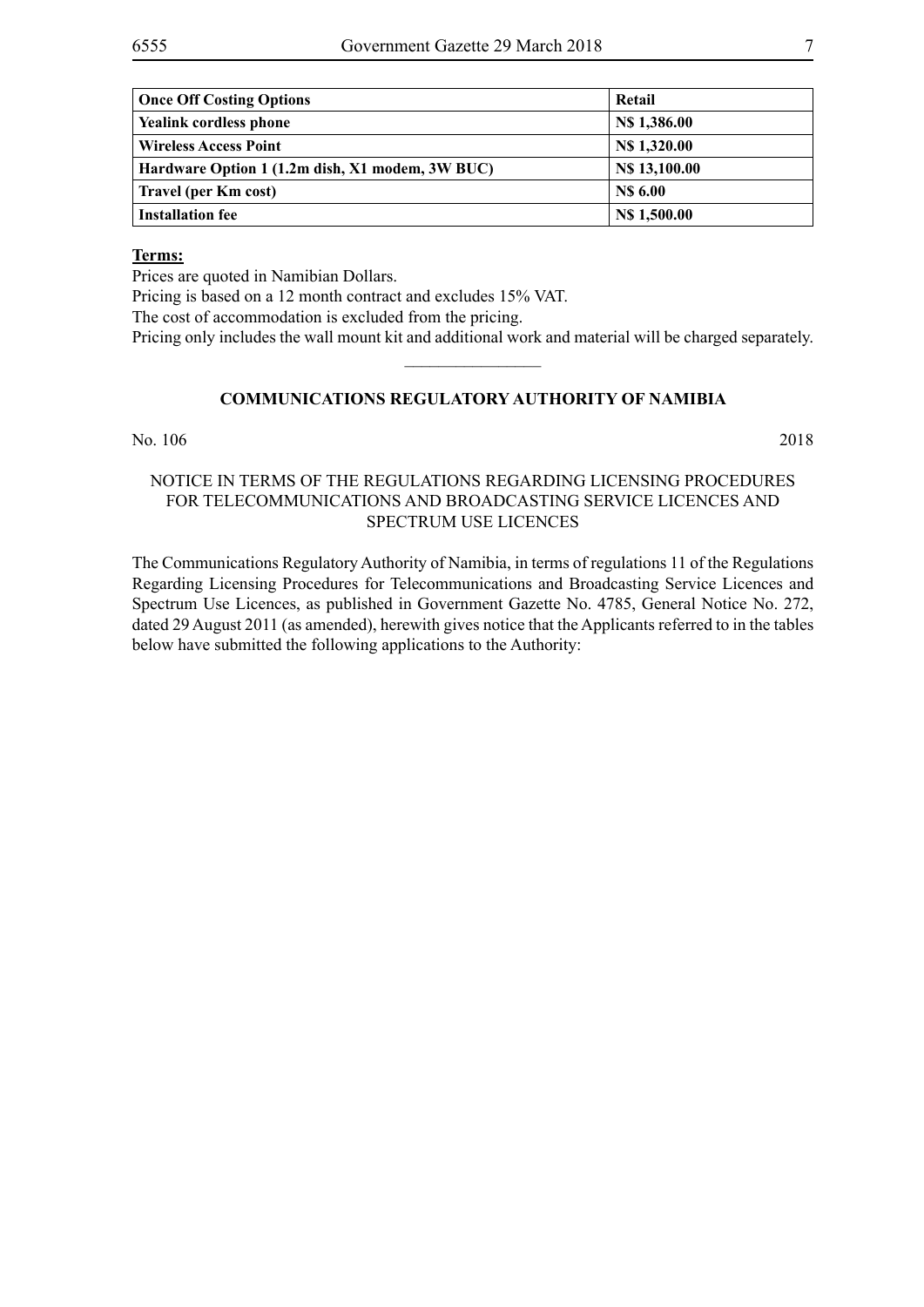| $\sim$ $\sqrt{ }$                |                                                                                                                                 |
|----------------------------------|---------------------------------------------------------------------------------------------------------------------------------|
|                                  | ĺ                                                                                                                               |
| ・・・・・・・・                         |                                                                                                                                 |
|                                  |                                                                                                                                 |
|                                  |                                                                                                                                 |
|                                  |                                                                                                                                 |
| I                                |                                                                                                                                 |
|                                  | ֖֪ׅׅׅׅ֧֖֧ׅׅׅׅׅ֚֚֚֚֚֚֚֚֚֚֚֚֚֚֚֚֚֚֚֚֚֚֚֚֚֚֚֡֝֡֡֞֡֞֝֟֝֬֝֬֝֬֝֬֞֝֬֝֬֝֞֞֝֬֝֬֞֝֬֝֝֬֝֬֝֞֝֬֝֝֞֞֝֬֝֝<br>֧֧֧֖֖֖֖֖֖֖֖֧֪ׅ֖֚֚֚֚֚֚֚֚֚֚֚֚֚֝֝֝֝֝ |
|                                  |                                                                                                                                 |
| The model was in the case of the |                                                                                                                                 |
|                                  |                                                                                                                                 |
| I                                | $\ddot{\phantom{0}}$                                                                                                            |
|                                  |                                                                                                                                 |
|                                  |                                                                                                                                 |
| りょくしょ                            |                                                                                                                                 |
| 1                                |                                                                                                                                 |
|                                  |                                                                                                                                 |
| j                                |                                                                                                                                 |
|                                  |                                                                                                                                 |
|                                  |                                                                                                                                 |
|                                  |                                                                                                                                 |
| i                                |                                                                                                                                 |
|                                  |                                                                                                                                 |
|                                  |                                                                                                                                 |
|                                  |                                                                                                                                 |
|                                  |                                                                                                                                 |
| .<br>.                           |                                                                                                                                 |
|                                  |                                                                                                                                 |
|                                  |                                                                                                                                 |
|                                  |                                                                                                                                 |
|                                  |                                                                                                                                 |

| be provided<br>applied for<br>Service to<br>frequency<br>using                                                                                           | MOBILE<br>FIXED/<br>(1mt)                                                                                                                |                                      | Service to be<br>applied for<br>frequency<br>provided<br>using                                                               | FIXED/<br>MOBILE<br>(1mt)                                                  |
|----------------------------------------------------------------------------------------------------------------------------------------------------------|------------------------------------------------------------------------------------------------------------------------------------------|--------------------------------------|------------------------------------------------------------------------------------------------------------------------------|----------------------------------------------------------------------------|
| rary spectrum for<br>plying for tempo-<br>Reasons for ap-<br>10 months                                                                                   | TD LTE (MOBILE<br>running old servic-<br>es in parallel, for<br>customers while<br>grate old Wimax<br>IMT) utilisation<br>To upgrade/mi- |                                      | Outstand-<br>License<br>Fees<br>ing                                                                                          | $\frac{1}{2}$                                                              |
| standing<br>License<br>Fees<br>Out-                                                                                                                      | $\frac{1}{2}$                                                                                                                            |                                      | coverage areas<br>of geographic<br>Description                                                                               | Namibia or any<br>Republic of<br>part thereof                              |
| coverage areas<br>of geographic<br>Description                                                                                                           | Namibia or any<br>part thereof<br>Republic of                                                                                            |                                      | frequencies being consid-<br>List of radio frequencies<br>ered for assignment by<br>or groups of radio<br>the Authority      | 1840.000-1840.200 MHz<br>1745.000-1745.200<br>MHz                          |
| assignment by the<br>frequencies being<br>groups of radio<br>considered for<br>frequencies or<br>List of radio<br>Authority                              | 2525.000-2535.000<br>2645.000-2655.000<br>MHz<br>MHz                                                                                     |                                      |                                                                                                                              |                                                                            |
|                                                                                                                                                          |                                                                                                                                          |                                      |                                                                                                                              |                                                                            |
| Application for Spectrum Use License (Temporary Frequency 10 Months)<br>frequencies applied<br>groups of radio<br>frequencies or<br>List of radio<br>for | 2525.000-2535.000<br>2645.000-2655.000<br>MHz<br>MHz                                                                                     |                                      | List of radio frequencies<br>frequencies applied for<br>or groups of radio                                                   | 1840.000-1840.200 MHz<br>1745.000-1745.200<br><b>MHz</b>                   |
| Type of<br>Service<br>license                                                                                                                            | Services (ECS<br>sive Telecom-<br>Comprehen-<br>munications<br>& ECNS)<br>Class                                                          |                                      | Service license<br>Type of                                                                                                   | Telecommunica-<br>Comprehensive<br>(ECS & ECNS)<br>tions Services<br>Class |
| Percentage of<br>Stock owned<br>Companies<br>controlled<br>Citizens on<br>Namibian<br>Namibian<br>Δy                                                     | by Namibian<br>Citizens<br>100%                                                                                                          | Application for Spectrum Use License | Percentage of<br>by Namibian<br>by Namibian<br>Stock owned<br>Companies<br>Citizens or<br>controlled<br>Namibian<br>Citizens | 100%                                                                       |
| Applicant's<br>or place of<br>citizenship<br>incorpora-<br>tion                                                                                          | Namibian                                                                                                                                 |                                      | Applicant's<br>or place of<br>citizenship<br>incorpora-<br>tion                                                              | Namibian                                                                   |
| Applicant;                                                                                                                                               | Telecommuni-<br>cations (Pty)<br>Paratus<br>$\mathbb{H}$                                                                                 | ፭                                    | Applicant                                                                                                                    | Telecommuni-<br>cations (Pty)<br>Paratus<br>Lid                            |

| Service to be<br>applied for<br>frequency<br>provided<br>using                                                                 | FIXED,<br>MOBILE<br>(1mt)                                                  |
|--------------------------------------------------------------------------------------------------------------------------------|----------------------------------------------------------------------------|
| Jutstand-<br>License<br>Fees<br>$\mathbf{m}$                                                                                   | $\tilde{\mathsf{X}}$                                                       |
| coverage areas<br>of geographic<br>Description                                                                                 | Namibia or any<br>Republic of<br>part thereof                              |
| frequencies being consid-<br><b>List of radio frequencies</b><br>ered for assignment by<br>or groups of radio<br>the Authority | 1840.000-1840.200 MHz<br>1745.000-1745.200<br><b>MHZ</b>                   |
| List of radio frequencies<br>frequencies applied for<br>or groups of radio                                                     | 1840.000-1840.200 MHz<br>1745.000-1745.200<br>MHz                          |
| Service license<br>Type of                                                                                                     | lelecommunica-<br>Comprehensive<br>(ECS & ECNS)<br>tions Services<br>Class |
| Percentage of<br>by Namibian<br>Citizens or<br>Namibian<br>by Namibian<br>Citizens<br>stock owned<br>Companies<br>controlled   | 100%                                                                       |
| Applicant's<br>or place of<br>citizenship<br>incorpora-<br>tion                                                                | Namibian                                                                   |
| Applicant                                                                                                                      | l'elecommuni-<br>cations (Pty)<br>Paratus<br>Ltd                           |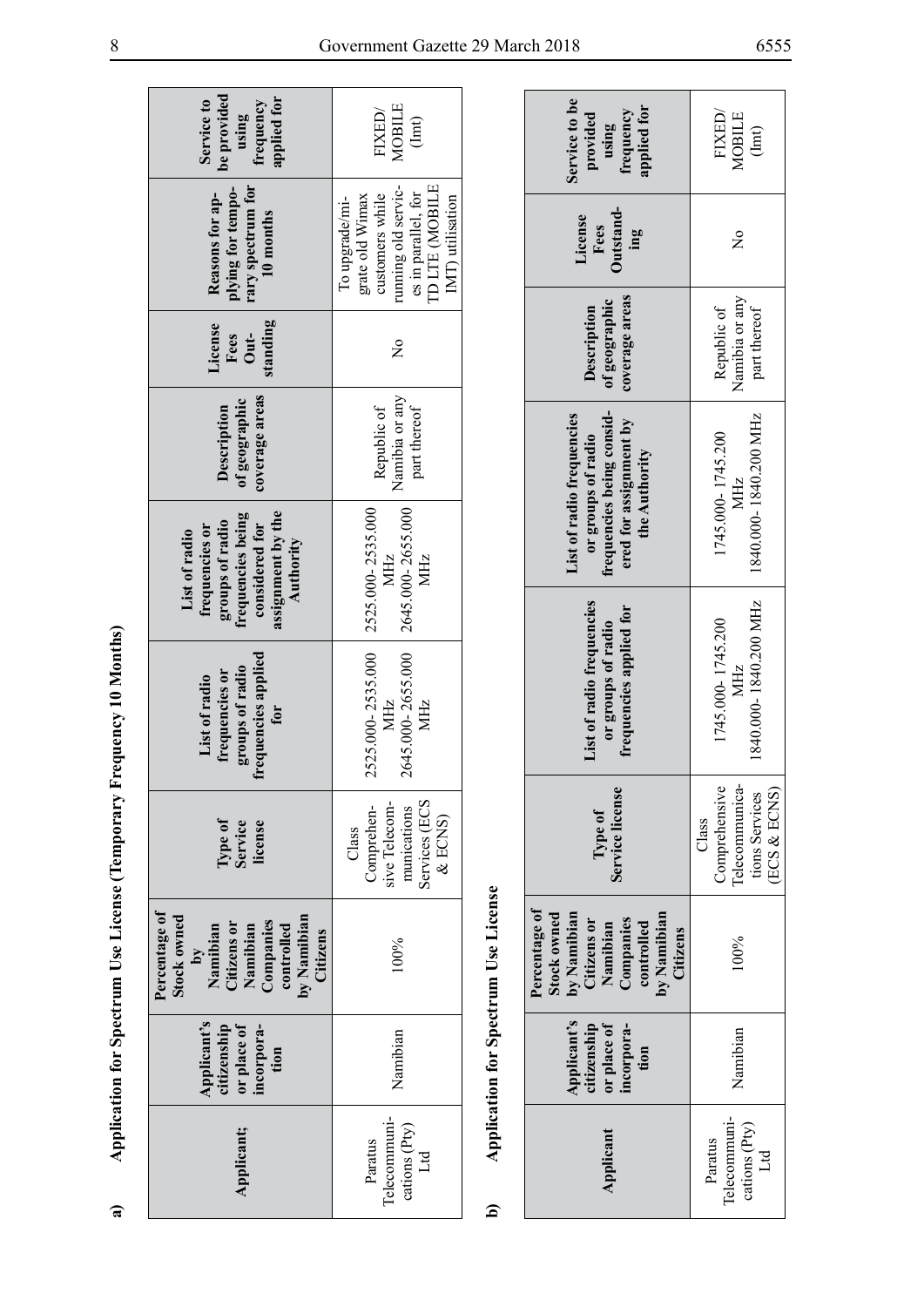| standing<br>License<br>Out-<br>Fees                                                                                           | $\tilde{z}$                                                                                                                                         |
|-------------------------------------------------------------------------------------------------------------------------------|-----------------------------------------------------------------------------------------------------------------------------------------------------|
| Service to<br>be pro-<br>vided                                                                                                | MOBILE                                                                                                                                              |
| Reasons for the pro-<br>posed Amendments                                                                                      | spectrum licences <sup>1</sup> in<br>LTE (MOBILE IMT)<br>2.6 GHz to change<br>licence conditions<br>to allow for TDD<br>Amendment of<br>utilisation |
| Description of geo-<br>graphic coverage<br>areas                                                                              | National                                                                                                                                            |
| <b>List of radio frequencies</b><br>for Amendments to the<br>frequencies submitted<br>or groups of radio<br>Authority         | 2505.000-2525.000 MHz<br>2625.000-2645.000 MHz                                                                                                      |
| Type of Service<br>license                                                                                                    | Class Comprehen-<br>nications Services<br>sive Telecommu-<br>(ECS & ECNS)                                                                           |
| mibian Compa-<br>Citizens or Na-<br>nies controlled<br>Percentage of<br>by Namibian<br>by Namibian<br>Stock owned<br>Citizens | 100%                                                                                                                                                |
| place of incor-<br>citizenship or<br>Applicant's<br>poration                                                                  | Namibian                                                                                                                                            |
| Applicant                                                                                                                     | lelecommuni-<br>cations (Pty)<br>Limited<br>Paratus                                                                                                 |

Application for Amendment of Spectrum Use License **c) Application for Amendment of Spectrum Use License**

 $\mathbf{c}$ 

<sup>&</sup>lt;sup>1</sup> Spectrum Use Licence as issued on 13 September 2012, published in Government Gazette 5037, 1 Spectrum Use Licence as issued on 13 September 2012, published in Government Gazette 5037,